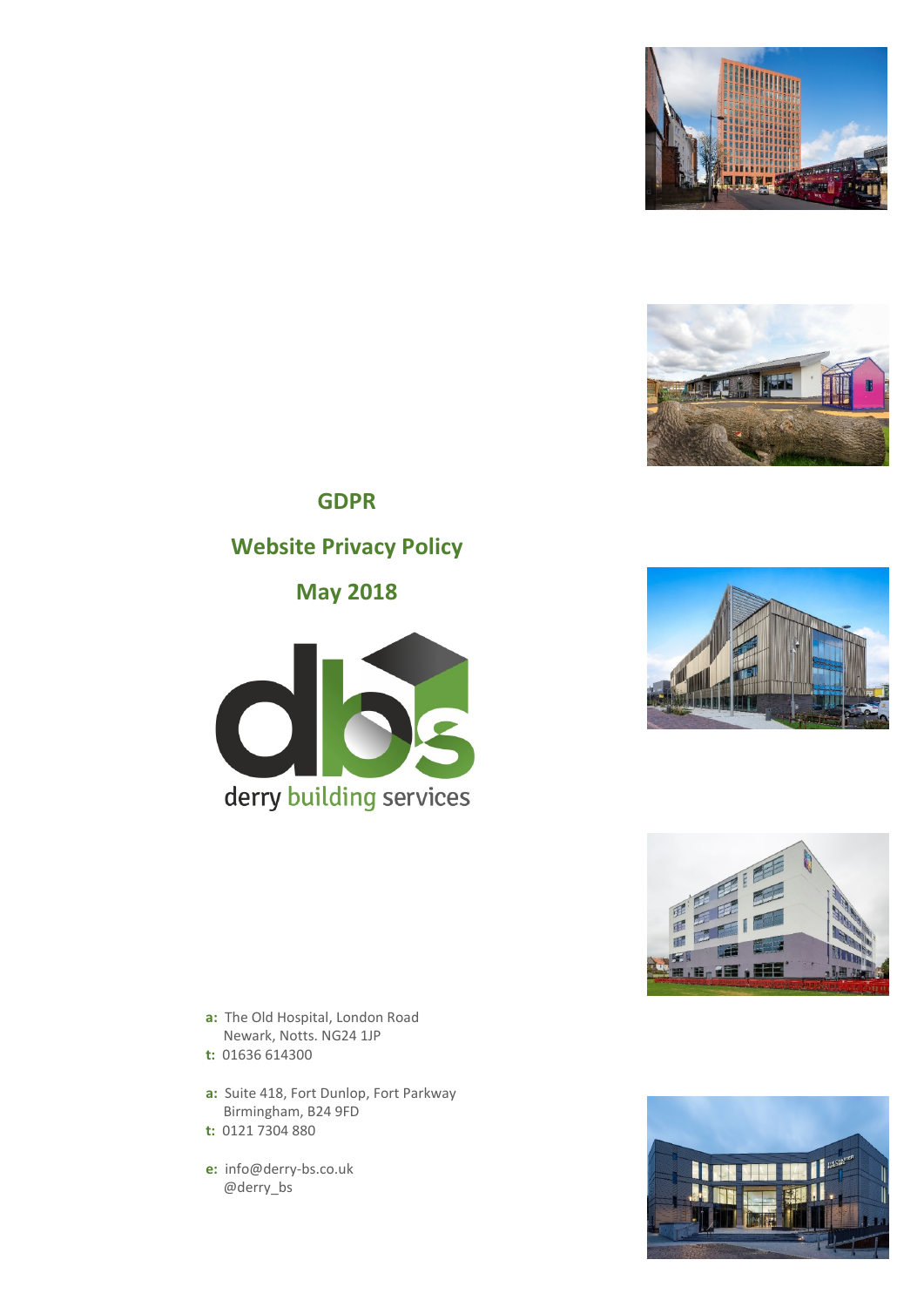# **Who Are We?**

Derry Building Services are a mechanical and electrical design, build and maintenance contractor.

Our registered company name is Derry Building Services Ltd (1481063) whose registered address is The Old Hospital, London Road, Newark, Nottinghamshire, NG24 1JP.

Derry Building Services are a wholly owned subsidiary of Bowmer & Kirkland Ltd (701982) whose registered address is High Edge Court, Heage, Belper, Derbyshire, DE56 2BW.

# **What this Privacy Policy Covers**

This policy applies to www.derry-bs.com ("website") and our day to day business operations. This policy covers the data we collect about you, how we use it, your rights and how you can exercise them.

Any links from our website to third-party sites are not subject to this privacy policy, we cannot accept any responsibility or liability for those third-party websites.

# **What Information do we Collect?**

| <b>Contact Details</b>     | This is basic personal data which includes name, email address, telephone<br>number, organisation name and address and your job title.                                                                                                                       |
|----------------------------|--------------------------------------------------------------------------------------------------------------------------------------------------------------------------------------------------------------------------------------------------------------|
| <b>Contact History</b>     | This is a record of what communications or telephone calls we may have sent<br>or made to you.                                                                                                                                                               |
| <b>Website Information</b> | If you click through to our website page from an email we have sent you, we<br>will know that you have done so and what articles that you have read.                                                                                                         |
| <b>Tracking</b>            | We may track who has opened and clicked the email messages that we send<br>which is at a person level (e.g. we know WHO has specifically carried out this<br>action). We track the number of visitors to our website, but this is at an<br>aggregated level. |

#### **How we will use your Information**

We will use the information held about you for the purposes for which it was provided to us as stated at the point of collection (or as may be obvious in the context of collection). Your personal details will be used in the following ways.

- To respond to your enquiries
- To send information you have requested
- To facilitate any interest in a career at Bowmer & Kirkland Ltd. (please see separate details held on the careers page of the website.
- To improve the service we provide

We will not collect any personal data for release or sale to any outside parties.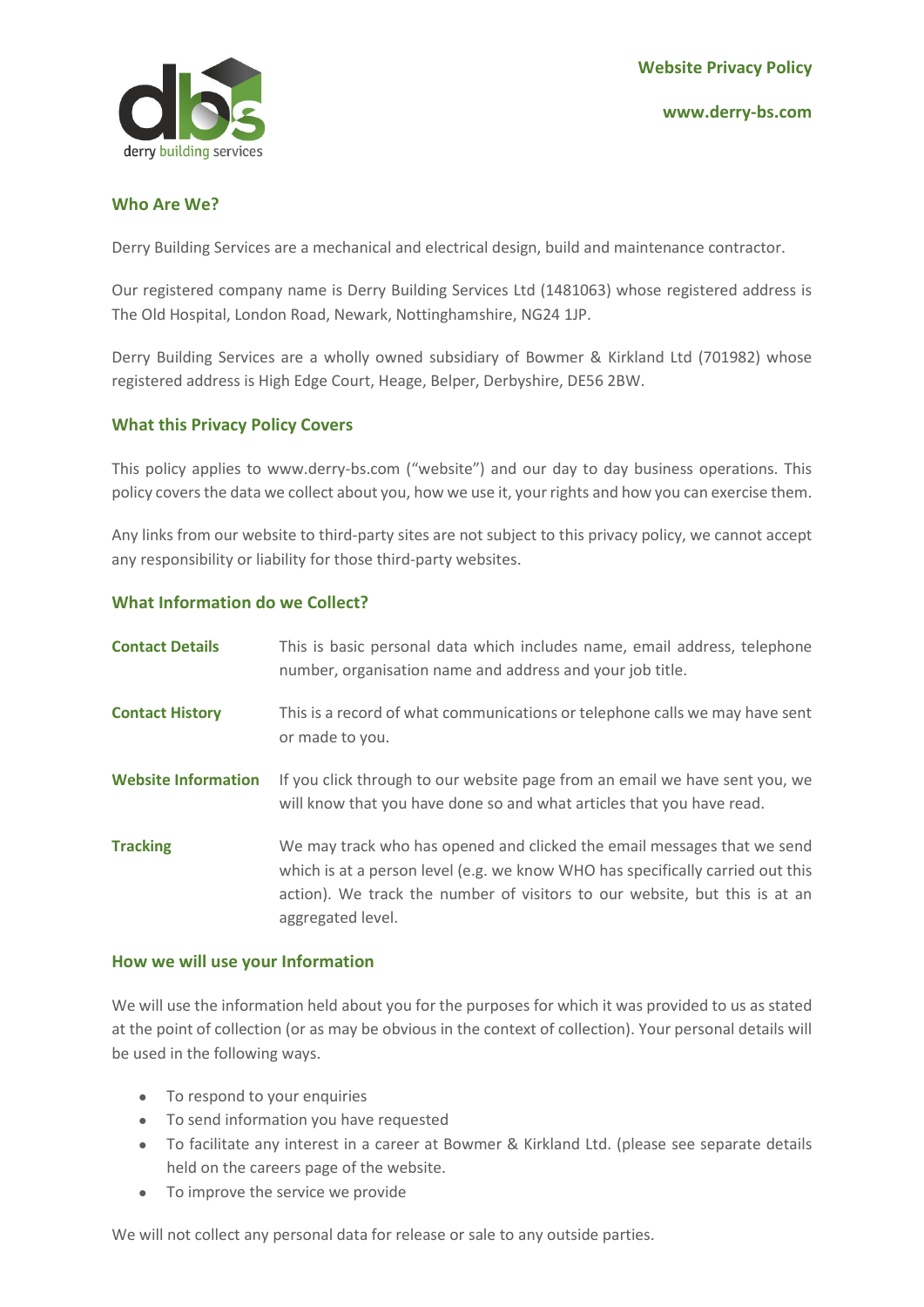

We must have a legal reason to collect and use your personal data. This will usually be processed to meet a legitimate needs to facilitate your interest in our business - but in the event of a consent being required, this will be communicated at the point of collection.

## **Information Storage and Retention**

We have detailed security measures put in place to protect any information collected through the website and these are regularly reviewed.

## **Who do we Share your Details with?**

- 1. Our group companies
- 2. Regulatory bodies on rare occasions we may be asked to share your information with regulatory bodies who are investigating a complaint on your behalf.

## **Do we use Cookies?**

Yes, we use cookies on our website which help us to deliver a better website experience:

**Google Analytics** to help us to understand what pages our visitors are viewing, for how long and how they got there. It does not allow us to identify you as an individual.

You can - if you wish - disable cookies in your Internet Browser.

#### **What are your Rights?**

Under the data protection regulations, you have a number of rights as the data subject, the following section outlines these rights and how you can exercise them.

**Right to be Confirmed** When we collect your information or within a reasonable period after collecting your information, we have to tell you about the collection and use of your information. The information we must provide you with includes, our purpose, lawful basis, retention periods, who we intend to share it with and your rights.

We must provide this in plain English.

**Right to Access** You have the right to request access to the personal data that we process about you.

> We must provide this free of charge. However, we can charge a 'reasonable fee' when a request is manifestly unfounded or excessive, particularly if it is repetitive.

**Right to Rectification** You have a right to have inaccurate personal data rectified, or completed if it is incomplete.